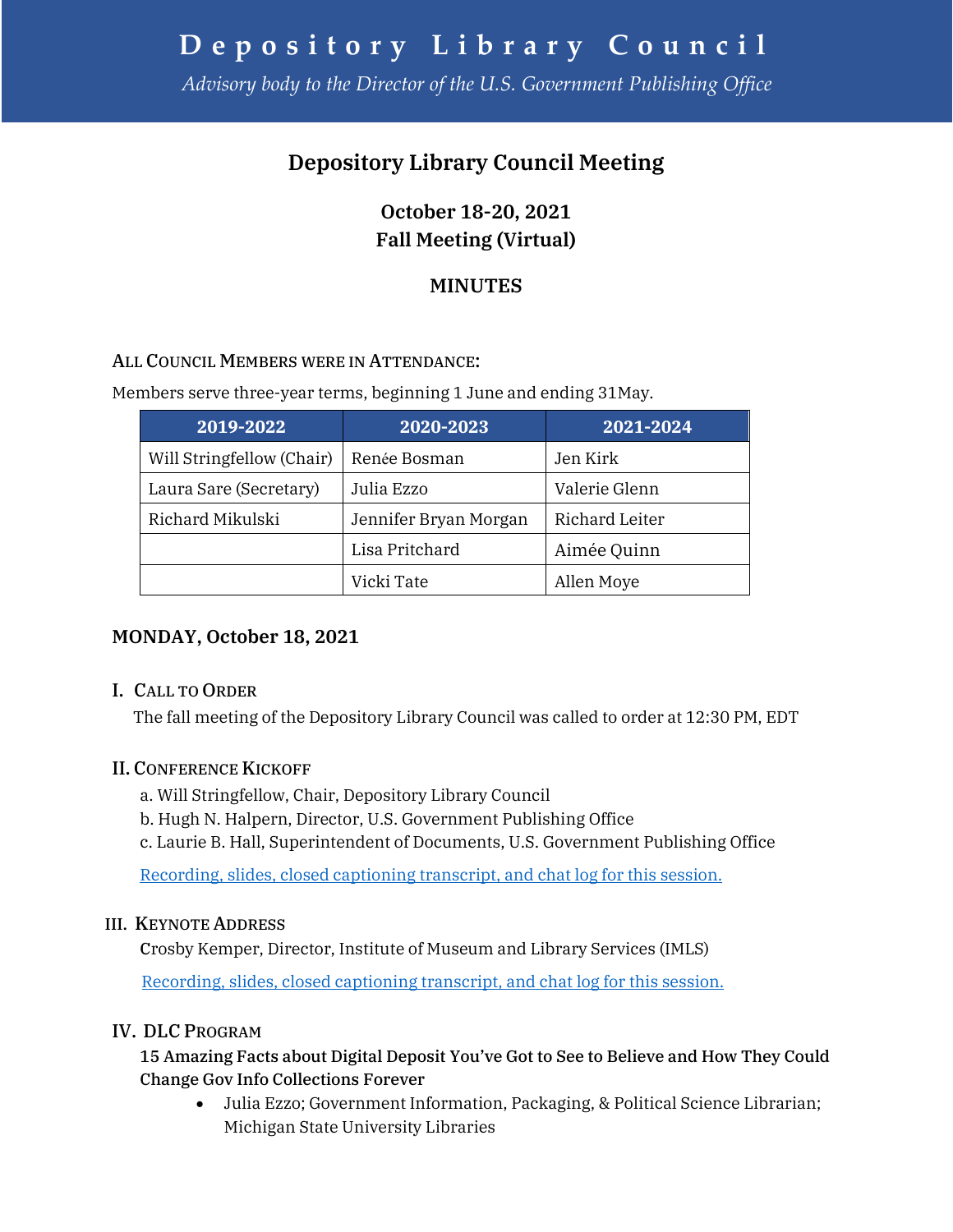- Robbie Sittel, Working Group Chair, Government Information Librarian, University of North Texas Libraries
- James Jacobs, Government Information Librarian, Stanford University

With more and more Government information published directly to the web, mechanisms should be in place to discover, collect, describe, and distribute born-digital material. The Digital Deposit Working Group was charged by the DLC to examine the value of digital deposit and how it applies to Federal depository libraries and the information we collect and share with our patrons. This session will present the facts, findings, and recommendations of the Digital Deposit Working Group.

[Recording, slides, closed captioning transcript, and chat log for this session.](https://www.fdlp.gov/training/2021-fdl-conference-15-amazing-facts-about-digital-deposit-youve-got-see-believe-and-how)

### **TUESDAY, October 19, 2021**

#### **I. VIRTUAL SNACKS WITH COUNCIL**

- Topic: Current Working Conditions COVID
- Facilitators: Renée Bosman, Will Stringfellow, & Laura Sare

#### **II. VIRTUAL SNACKS WITH COUNCIL**

- Topic: Promoting Collection Materials
- Facilitators: Lisa Pritchard, Jennifer Morgan, Vicki Tate, & Jen Kirk

[Recording, slides, closed captioning transcript, and chat log for these sessions.](https://www.fdlp.gov/training/2021-fdl-conference-snacks-council)

#### III. LSCM UPDATE

Laurie B. Hall, Superintendent of Documents, Managing Director of LSCM, GPO Kate Pitcher, Chief of FDSS, LSCM, GPO Fang Gao, Chief of Library Technical Services (LTS), LSCM, GPO Darryl Walker, Systems Manager, LSCM, GPO

An update was provided on major projects and initiatives underway in GPO's LSCM unit to support the FDL and Cataloging & Indexing Programs.

[Recording, slides, closed captioning transcript, and chat log for this session.](https://www.fdlp.gov/training/2021-fdl-conference-lscm-update)

#### IV. DLC PROGRAM

Addressing the Unaddressed: The Significance of Tribal and Historically Black College & University FDLs

- Dana R. Chandler, University Archivist/Associate Professor, Tuskegee University
- Cheryl Ferguson, Archival Assistant, Tuskegee University
- Asteria Ndulute, Government Documents Librarian, Tuskegee University
- Todd Scudiere, Technical Services Librarian, LTS, GPO
- Celeste Welch, PhD, Technical Services Librarian, LTS, GPO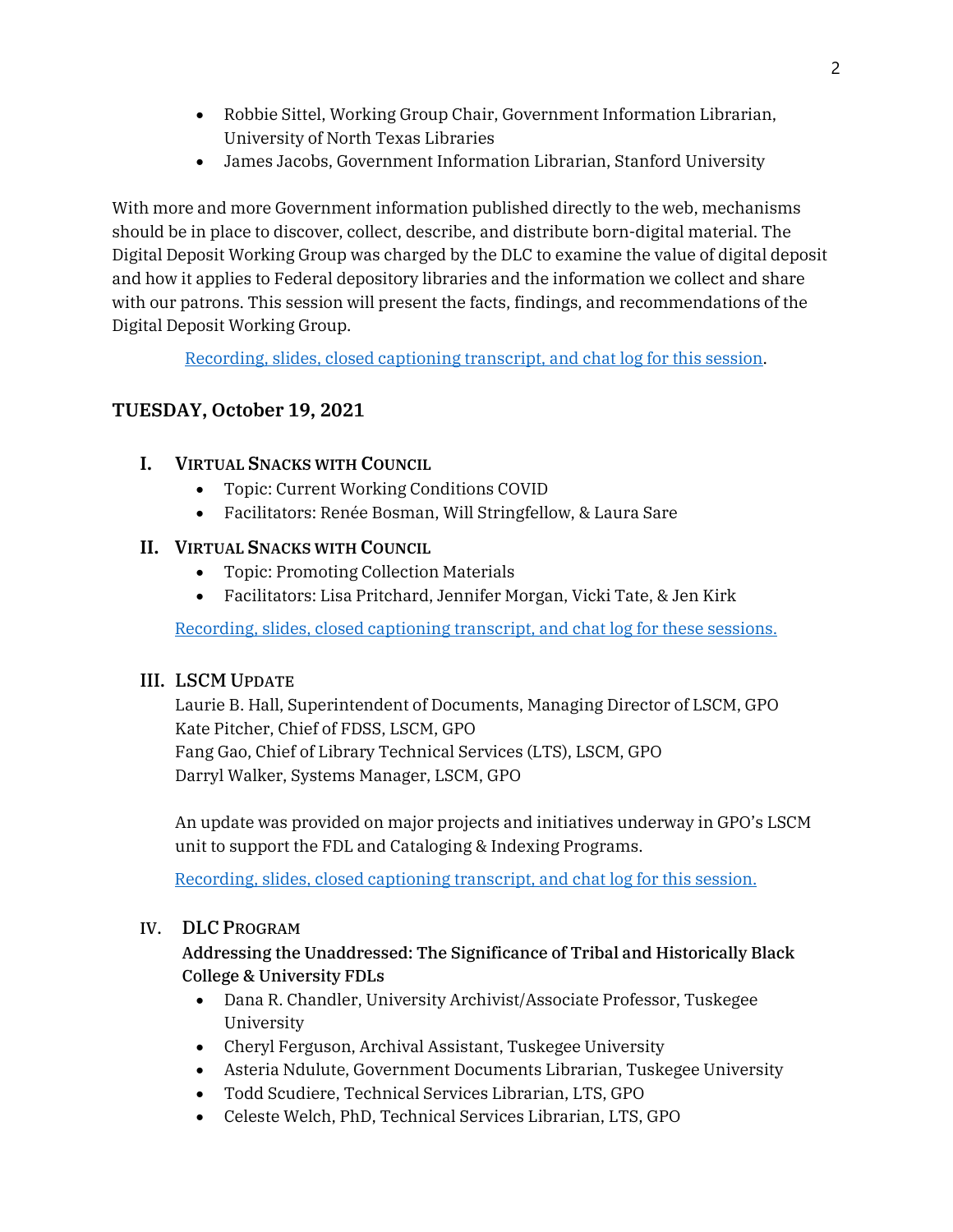This panel discussion explored Tribal and HBCU FDLs and provided a firsthand perspective from an HBCU FDL. The panel consisted of professionals from both GPO and Tuskegee University who discussed the unique needs, experiences, and challenges of these FDLs. Additionally, the panel discussed the current status of GPO initiatives that support these unique FDLs.

[Recording, slides, closed captioning transcript, and chat log for this](https://www.fdlp.gov/training/2021-fdl-conference-addressing-unaddressed-significance-tribal-and-historically-black) session.

#### V. DLC PROGRAM

#### Listening to Our Youth and Sharing Federal Information: Connecting Students with Government Information

- Aimée C. Quinn; Ellensburg, WA
- Jen Kirk, Government Information Librarian, Merrill-Cazier Library, Utah State University
- Will Stringfellow, DLC Chair, Government Documents Coordinator, Vanderbilt University Central Library

This program covered Government information outreach to students of various age groups and education levels. Librarians shared experiences about collections, outreach topics and methods, and lesson plans for students. The presentation explored outreach for three different education groups: middle and high school, undergraduate, and graduate students.

[Recording, slides, closed captioning transcript, and chat log for this session.](https://www.fdlp.gov/training/2021-fdl-conference-listening-our-youth-and-sharing-federal-information-connecting)

## **WEDNESDAY, OCTOBER 20, 2021**

- I. VIRTUAL SNACKS WITH COUNCIL
	- Topic: News from Your State
	- Facilitators: Jen Kirk, Rick Mikulski, & Allen Moye

#### II. VIRTUAL SNACKS WITH COUNCIL

- Topic: Civic Engagement Literacy Opportunities in Your Communities
- Facilitators: Aimée Quinn & Richard Leiter

[Recording, slides, closed captioning transcript, and chat log for these sessions.](https://www.fdlp.gov/training/2021-fdl-conference-snacks-council)

#### III. DLC PROGRAM

#### No More Paper, No More Books: A Practical Overview of the Transition to a Digital Depository

- Kathryn Bayer, Senior Outreach Librarian, FDSS, LSCM, GPO
- Renée Bosman, Government Information Librarian, Davis Library, University of North Carolina at Chapel Hill
- Valerie Glenn; Head, Map and Government Information Library; University of Georgia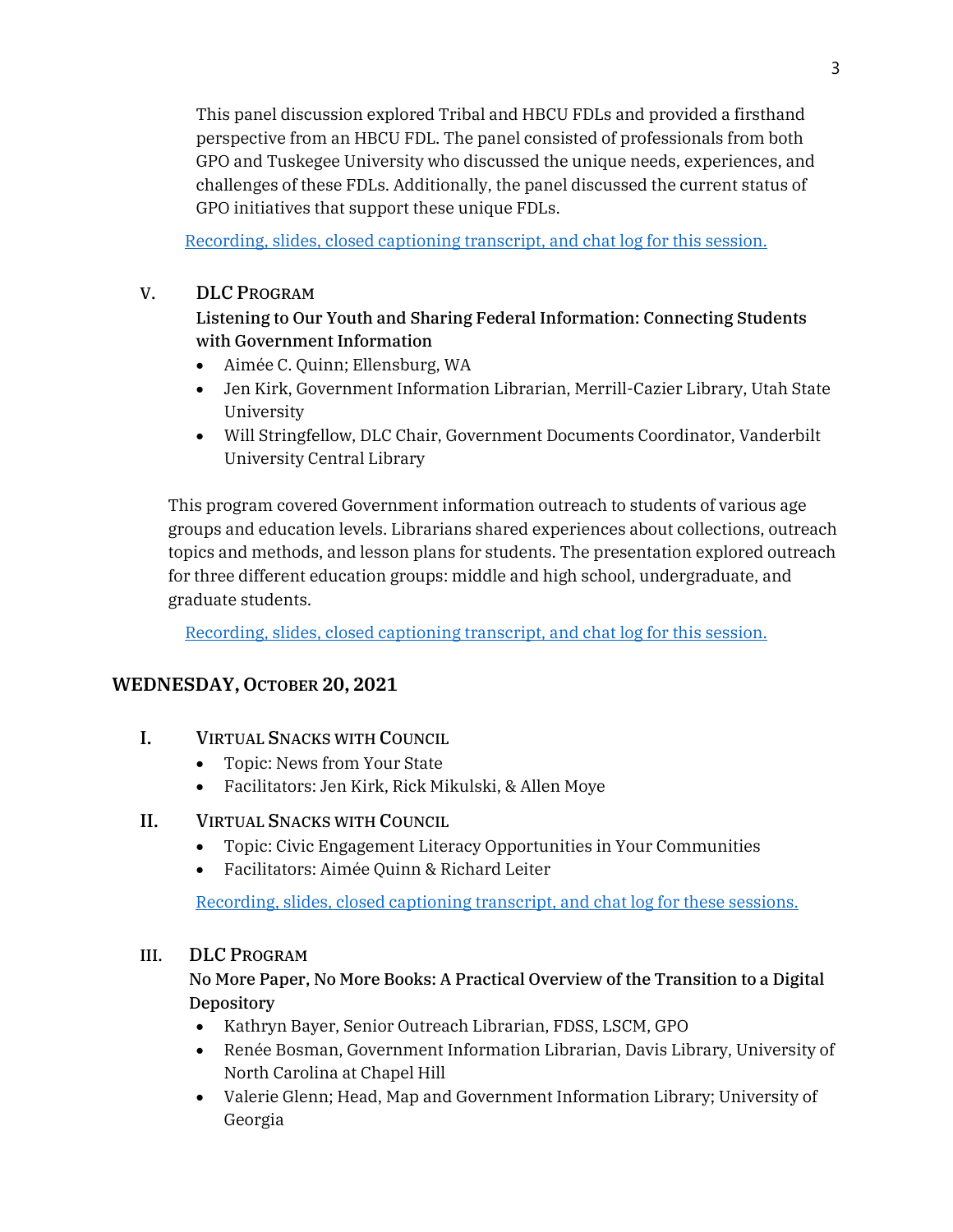• Alice Wei Sherwood, Government Documents Coordinator, Houston Public Library

This session outlined the process of moving toward an all-digital or mostly-digital depository. From the initial conversations with your regional librarian and GPO, to the practical details of refining your item selection profile, weeding your physical collection, and planning for ongoing service as a depository focused on online resources. Panelists discussed all aspects of the transition and they offered multiple perspectives: those of two regional librarians, selective depository coordinators, and an FDLP outreach librarian.

[Recording, slides, closed captioning transcript, and chat log for this session.](https://www.fdlp.gov/training/2021-fdl-conference-no-more-paper-no-more-books-practical-overview-transition-digital)

#### IV. DLC PROGRAM

### CGP of the Future

- Stephen Kharfen, Supervisory Librarian, LTS, LSCM, GPO
- Elizabeth McDonald, Technical Processing Librarian, University of Memphis Libraries
- Jennifer Morgan, Government Documents Librarian, Jerome Hall Law Library, Indiana University Maurer School of Law
- Will Stringfellow, DLC Chair, Federal Depository Coordinator, Vanderbilt University Central Library
- Patricia A. Duplantis, Systems Librarian, Systems, LSCM, GPO

It's been more than 15 years since the *Catalog of U.S. Government Publications* (CGP) was launched. Recently, GPO's LSCM received funding for a "next generation CGP." During this session attendees shared what features they would have in their ideal online catalog or discovery tool to best serve them and their library patrons. The session provided excellent feedback to help plan the new catalog

[Recording, slides, closed captioning transcript, and chat log for this session.](https://www.fdlp.gov/training/2021-fdl-conference-cgp-future)

## V. DEPOSITORY LIBRARY COUNCIL BUSINESS MEETING

Call to Order – 3:30 PM by Will Stringfellow

Roll Call – Council: Will Stringfellow (Chair), Laura Sare (Secretary), Rick Mikulski, Julia Ezzo, Vicki Tate, Jennifer Morgan, Renée Bosman, Lisa Pritchard, Aimée Quinn, Allen Moye, Jen Kirk, Richard Leiter, Valerie Glenn

#### STANDING ITEMS

## A. REVIEW AND APPROVAL OF THE MINUTES FROM THE DLC SPRING 2021 **MEETING**

Secretary Laura Sare presented the minutes of the spring meeting, April 21, 2021. There were no additions or corrections to the minutes. Laura Sare moved to approve them, and Rick Mikulski seconded. Council voted and approved the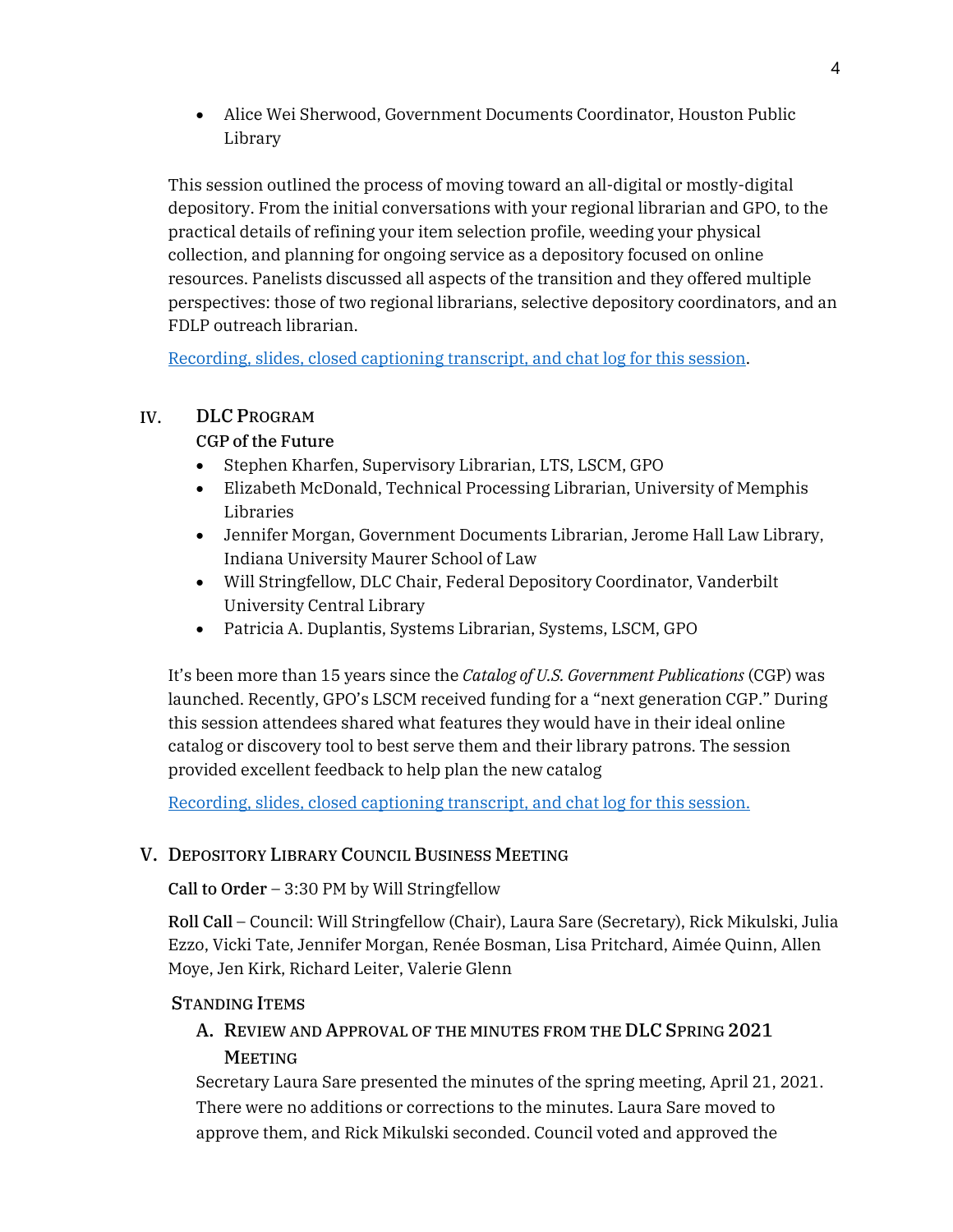minutes. [https://www.fdlp.gov/file-repository/outreach/events/depository-library](https://www.fdlp.gov/file-repository/outreach/events/depository-library-council-dlc-meetings/2021-meeting-proceedings/2021-fall-federal-depository-library-conference/handouts-slides-1/5012-depository-library-council-virtual-meeting-minutes-1)[council-dlc-meetings/2021-meeting-proceedings/2021-fall-federal-depository](https://www.fdlp.gov/file-repository/outreach/events/depository-library-council-dlc-meetings/2021-meeting-proceedings/2021-fall-federal-depository-library-conference/handouts-slides-1/5012-depository-library-council-virtual-meeting-minutes-1)[library-conference/handouts-slides-1/5012-depository-library-council-virtual](https://www.fdlp.gov/file-repository/outreach/events/depository-library-council-dlc-meetings/2021-meeting-proceedings/2021-fall-federal-depository-library-conference/handouts-slides-1/5012-depository-library-council-virtual-meeting-minutes-1)[meeting-minutes-1](https://www.fdlp.gov/file-repository/outreach/events/depository-library-council-dlc-meetings/2021-meeting-proceedings/2021-fall-federal-depository-library-conference/handouts-slides-1/5012-depository-library-council-virtual-meeting-minutes-1) 

#### B. ELECTION OF NEXT COUNCIL CHAIR

Jennifer Morgan nominated Lisa Pritchard, Aimee Quinn seconded. Jen Kirk moved to close the nominations. Allen Moye seconded. Lisa was recognized as Chair-elect.

#### WORKING GROUP REPORTS & UPDATES

#### a. Collection and Discovery Services

DLC Members: Jennifer Morgan (Chair), Will Stringfellow, Vicki Tate, Valerie Glenn, Richard Leiter

GPO Members: Laurie Hall (FDO), Cindy Etkin, Fang Gao, Stephen Kharfen Community Members: Michael Maben, Beth Downing, Stacy Fowler, Elizabeth McDonald.

Charge: "To assist in coordinating the thoughts, research, plans, and efforts related to cataloging and metadata and expanding and enhancing discovery and access services GPO provides to the depository community and stakeholders; and to engage the depository community in these processes. The Working Group was established at the request of GPO in the fall of 2019 and is a standing working group."

Jennifer Morgan updated everyone on the Charge Summary of the working group to assist in coordinating the thoughts, research, plans, and efforts related to cataloging and metadata and expanding and enhancing discovery and access services GPO provides to the depository community and stakeholders; and to engage the depository community in these processes. Highlights include meeting more frequently, holding an open forum at Spring and Fall 2021 DLC conferences and projects such as the National Catalog Project Registry and a LibGuide.

Next steps for the group are the Report to Council of lessons learned from the open forums and to create a FDL community to connect libraries using the same ILS as well as providing educational/training programs.

#### b. Digital Deposit

DLC Members: Robbie Sittel (chair), Julia Ezzo, Will Stringfellow, Vicki Tate GPO Members: Lisa LaPlant, Jessica Tieman, Cindy Etkin (DFO) Community Members: Heather Christenson, James Jacobs

Charge: "To explore current and future needs related to digital deposit - both dissemination of content and acceptance of content by GPO. The working group was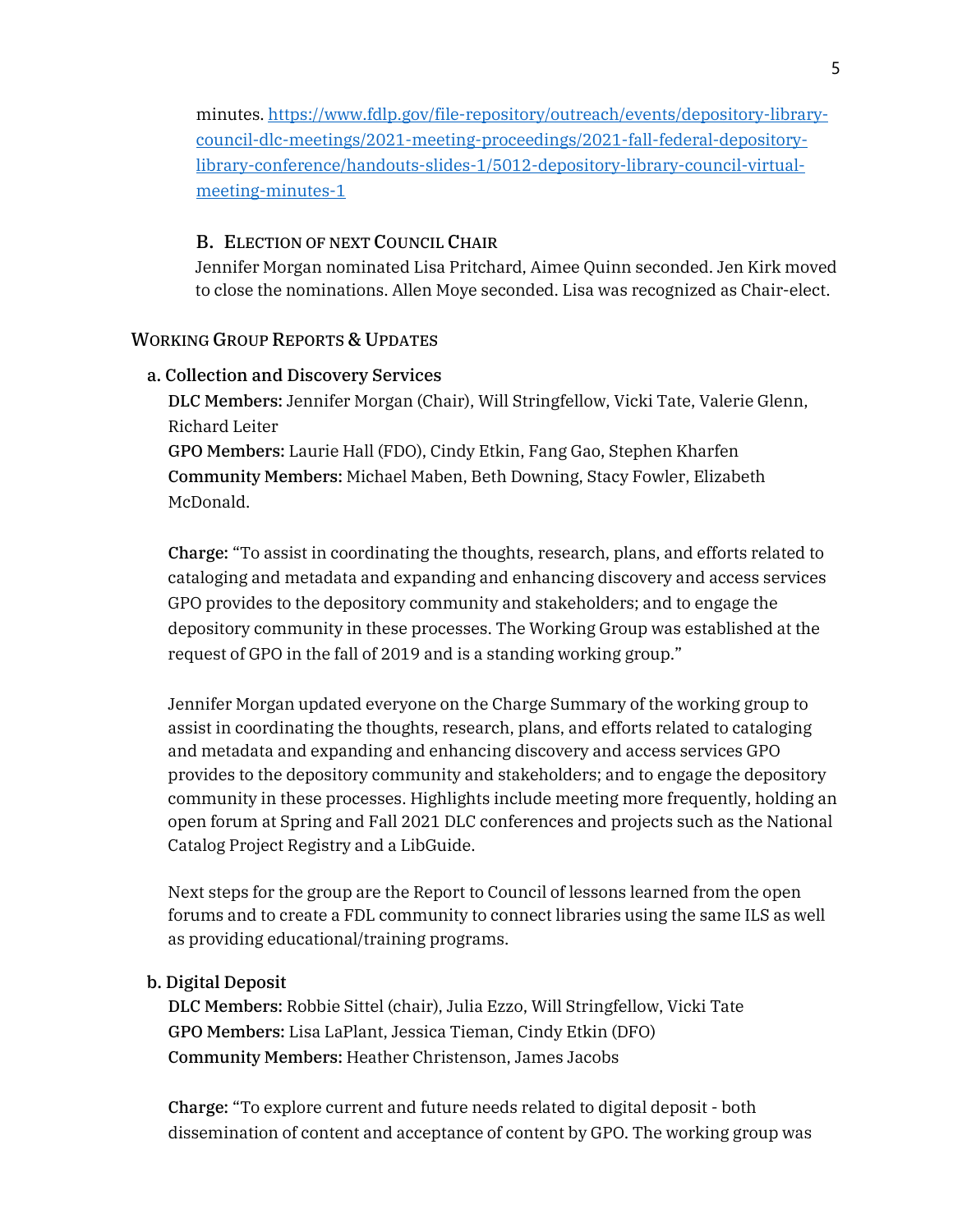established as a result of a DLC recommendation from their fall 2018 meeting. Work will be completed in spring 2021."

Julia Ezzo reported their group was formed to explore current and future needs related to digital deposit - both dissemination of content and acceptance of content by GPO. Highlights include focus groups on how librarians found or reported uncatalogued government publications. A pilot project was conducted to look for unreported publications. Interviews with librarians were held to visualize digital deposit.

Next steps include recommendations to Council and to submit the final report and sunset the working group.

c. Exploring the Durability of PURLs and Their Alternatives DLC Members: Will Stringfellow (Chair), Renée Bosman, Rick Mikulski, Laura Sare (Secretary), Allen Moye. GPO Members: Ashley Dahlen, Alec Bradley, Cindy Etkin (DFO) Community Members: Shari Laster, James R. Jacobs, Alicia Kubas, Robbie Sittel

Charge: "Since March 1998 GPO has used Persistent Uniform Resource Locators (PURLs) to provide federal depository libraries (FDLs) and other parties stable URL access to online federal information. Due to changes in library collection policies, advances in technology, and an increase in the amount of born-digital and digital-only federal information, along with an increased interest in some depositories becoming mostly or all digital depositories, Council created a working group to investigate the durability of PURLs and their alternatives and to present findings and recommendations to Council for consideration."

Will Stringfellow reported this working group was created due to changes in library collection policies, advances in technology, and an increase in the amount of borndigital and digital-only federal information, along with an increased interest in some depositories becoming mostly or all digital depositories. Council created a working group to investigate the durability of PURLs and their alternatives and to present findings and recommendations to Council for consideration. This group has multiple subcommittees working on several projects. Highlights include conducting focus group sessions, creating a literature/background information document, creating a State of PURLs at GPO document, continued research on persistent identifiers (PID)s. The PID Principles subgroup was created this year and drafted principles. The working group has started to draft the Final Report.

Next steps include submitting Final Report to Council, draft and submit recommendations to Council and upon completion of these two items, sunsetting the working group.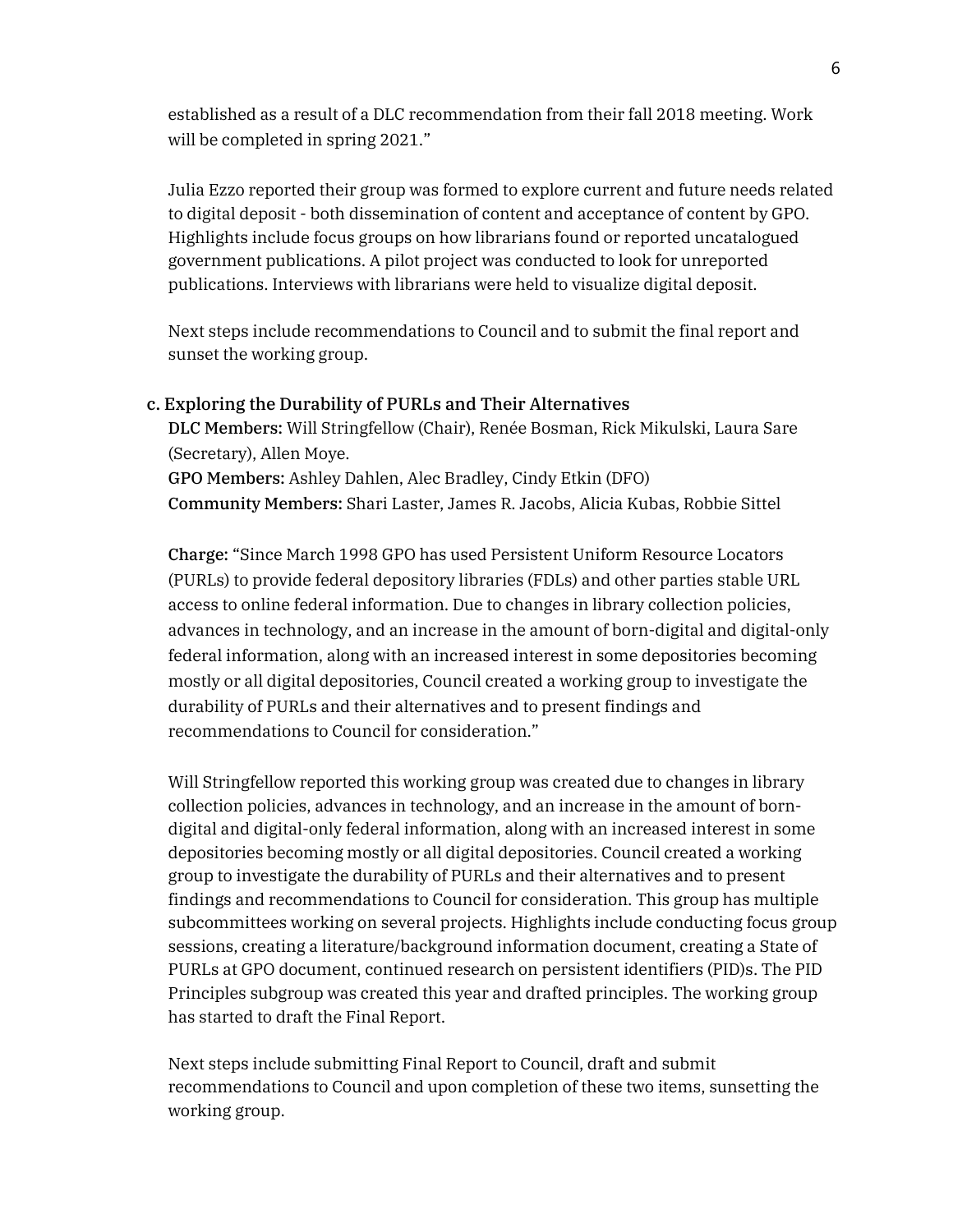d. Long-term Impacts of COVID-19 on FDL Access, Collections, and Services DLC Members: Rick Mikulski (Chair), Lisa Pritchard (Secretary), Aimee Quinn, Allen Moye, Richard Leiter

GPO Members: Lara Flint, Abigail McDermott, Cynthia Etkin (DFO)

Charge: "This working group will examine the practices, policies, and procedures enacted by FDLs since March 2020 as they adapted to the COVID-19 pandemic, and it will assess the long-term impact of these efforts at the institutional and national level. It will examine pandemic practices, policies, and procedures enacted by FDLs and the GPO relating to services, procedures, collections, staffing, etc., and it will assess whether such policies may or should continue into the post pandemic era."

Rick Mikulski reported the group will be conducting surveys and focus groups to collect information and create a report or white paper to document needs and supports that arise out of the pandemic and potentially make recommendations to Council and GPO. They are currently creating a literature review, sources for data, and drafted a question for the GPO Biennial Survey.

Next steps are to analyze the 2021 Biennial Survey data, collect additional data as needed and report findings at Spring 2022 DLC meeting.

#### QUESTIONS, COMMENTS, FEEDBACK ON WORKING GROUP REPORTS

Valerie Glenn asked about working groups working on final reports. Digital Deposit will be by the end of this year. Collection and Discovery Services will have the final report in time for the Spring 2022 Spring Meeting. PURL group is hoping for the end of the year, but Spring meeting at the latest. COVID expects this will be a multi-year working group and will not have data until early next year, they do not have a sunset date built into their charge.

Community member asked for clarification on the COVID-19 question in the Biennial Survey. Rick explained that this question will be on future surveys as well, so the question is more about what changes were made for COVID and what are still continuing now. For example, items selection profiles, or weeding, are these procedures being impacted. Cindy Etkin (GPO) also said the data could be used to show how the FDLP maintained access and services during the pandemic.

#### COUNCIL DISCUSSION OF CONFERENCE AND POTENTIAL RECOMMENDATIONS FROM FALL 2021 MEETING

Will Stringfellow highlighted the Tribal/Historically Black Colleges and Universities (HBCU) FDLs session as informational and was concerned about the lack of internet access for Tribal communities. He wondered about how a move to digital deposit would impact these libraries and how will these communities be served. He wondered if there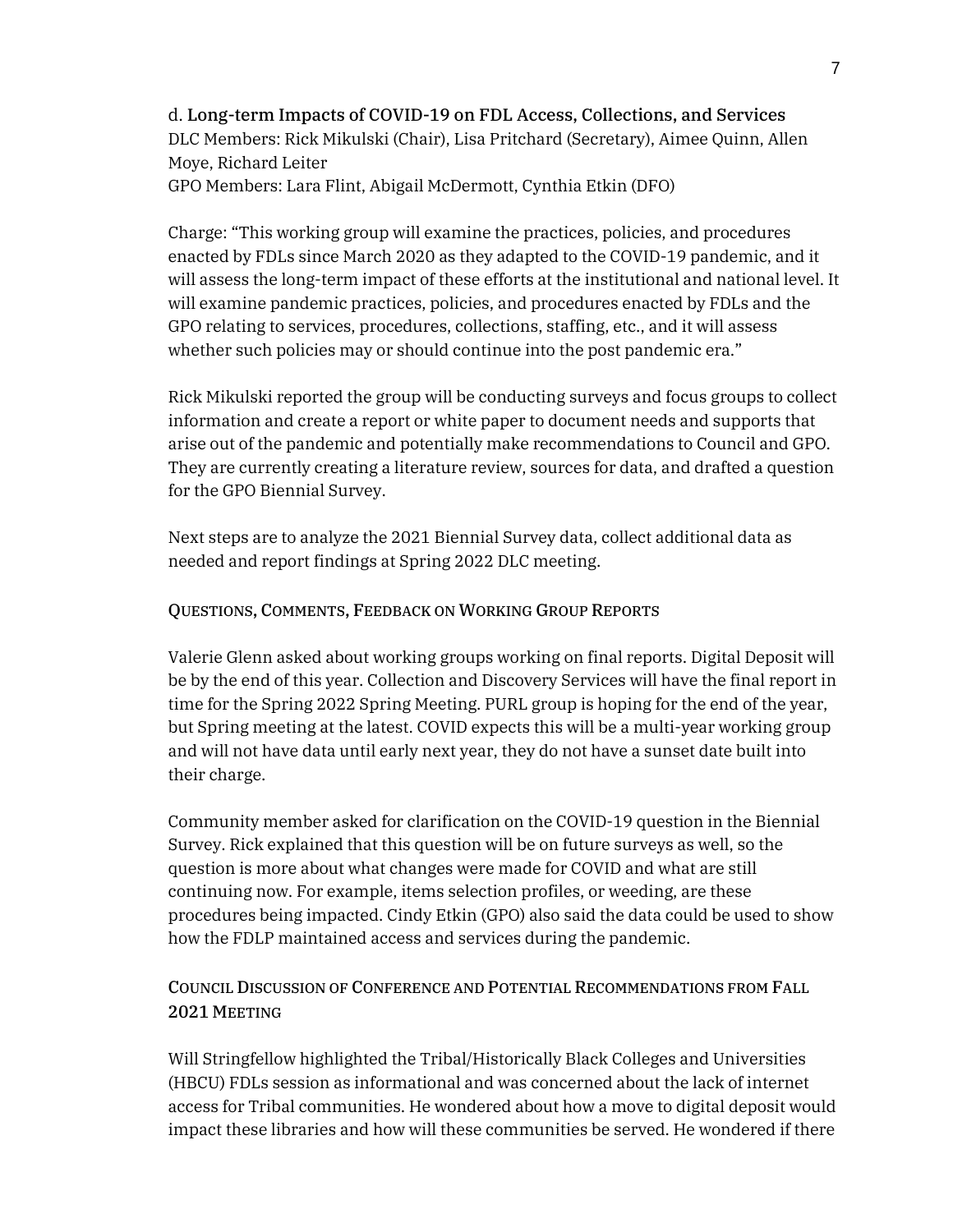were ways to support these FDLs that might have different needs than other FDLs. Richard echoed the need for internet access and to support that effort. Aimée cautioned a move to digital only because the internet is affected by geography, especially out west and where Native Americans have tribal lands, she wanted to hear ideas to address this issue. Allen Moye wondered if a private foundation or corporation could help fund this. Jennifer Morgan agreed but also wanted to have subject expertise and technological expertise, information literacy is needed as well. Lisa Pritchard recognized the GPO liaison that goes to the tribal library conference to outreach to these communities. Lisa wondered if there could be a similar project like the current GPO cataloging project to target assistance to these libraries. She also suggested doing a listening tour of these FDLs to see what areas of need should be targeted. Will Stringfellow asked if Council could recommend to GPO for the GPO Director or DFO (Designated Federal Official) to create a subcommittee, working group, or other entity to investigate and address potential needs, challenges, and issues related to Tribal and HBCU FDLs. Lisa seconded. The motion passed.

QUESTIONS, COMMENTS, FEEDBACK FROM THE DEPOSITORY LIBRARY COMMUNITY

Sarah Erekson asked if FDLs in the territories would be included in this recommendation. Ronnie Joiner suggested to get feedback from non-FDL Tribal libraries as well. Bernadine Hoduski encouraged participants to make funding efforts to get ALA to create an award for this work.

Sarah Erekson asked if in-person conferences would occur next year. Laurie Hall said they are looking at in-person options for Fall 2022 and will depend on hotel availability and the COVID situation.

Aimée Quinn thanked GPO for all their work on organizing this conference.

This session closed at 4:30 PM.

[Recording, slides, closed captioning transcript, and chat log for this meeting.](https://www.fdlp.gov/training/2021-fdl-conference-dlc-business-meeting) 

#### DLC WRAP-UP AND CLOSING REMARKS

#### **Working Group Reports**

a. Collection & Discovery Services – Jennifer Morgan – Highlights are the Spring and Fall Open Forums, drafting report on lessons learned from Spring forum, potential future educational or training resources. Next steps include final reports on the Spring and Fall Open Forums and develop an ILS educational program/resource to serve community needs.

b. Digital Deposit – Julia Ezzo – Highlights include Focus groups, Unreported Publications Pilot Project, and conducting interviews for visualizing digital deposit. Next steps include drafting recommendations for Council, writing the final report, and sunsetting the working group.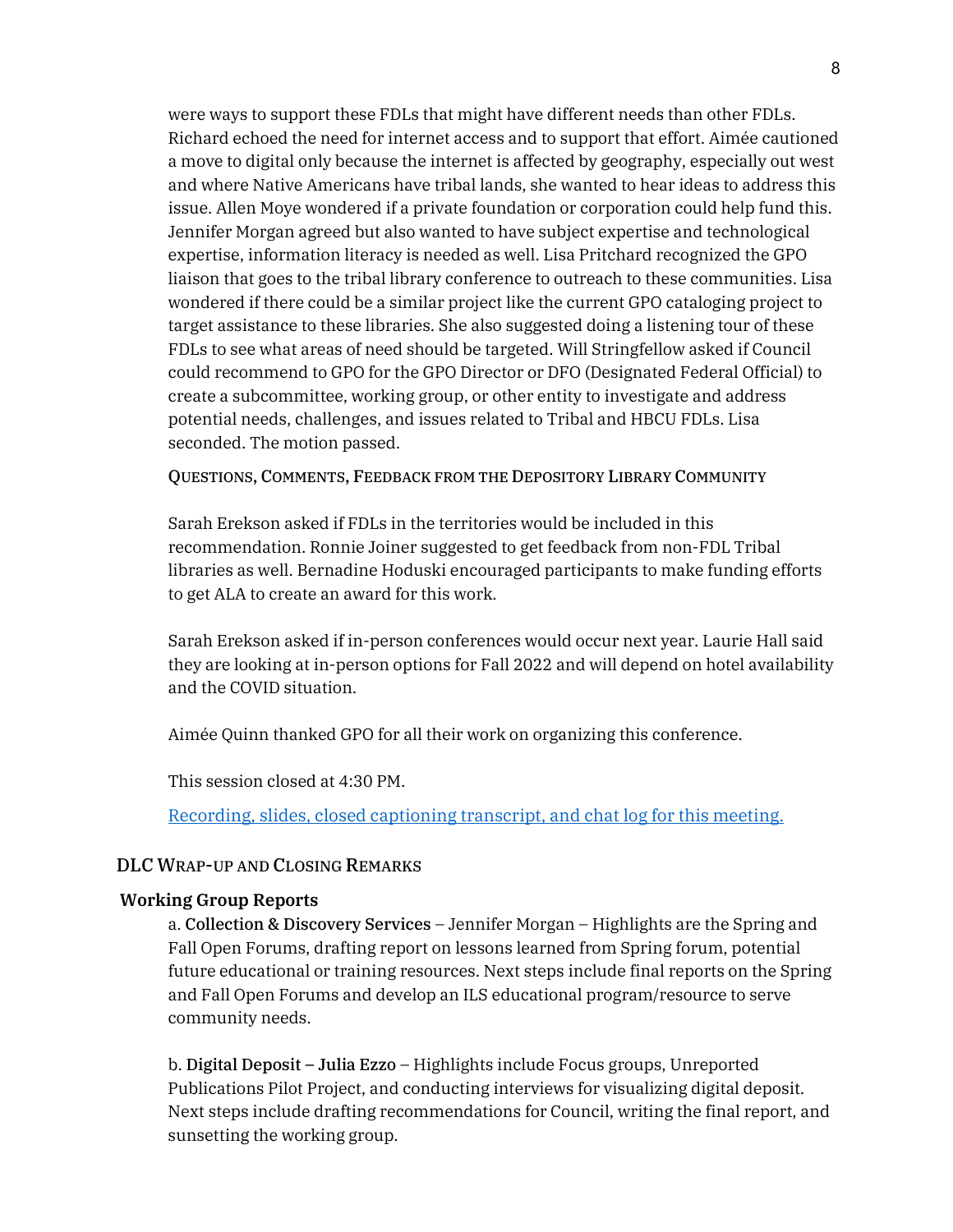c. Exploring the Durability of PURLs and Their Alternatives – Will Stringfellow – Highlights include Focus Group sessions, Review of the State of PURLs at GPO, Literature Review/Background Information draft was completed and will be part of the report. Continued research on persistent identifiers (PID)s. The PID Principles subgroup was created this year and drafted principles. Started to draft Final Report. Next steps include submitting Final Report to Council, draft and submit recommendations to Council and upon completion of these two items, and sunsetting the working group.

d. Long-term Impacts of COVID-19 on FDL Access, Collections, and Services – Rick Mikulski – Highlights included creating a charge to form this new working group and recruiting members. They are creating a literature review and are identifying data sources and drafted a question for the Biennial Survey. Next steps include evaluating data from Biennial Survey, examine new literature on this topic in general, report to Council findings at the Spring meeting.

#### Council Highlights: 2021

Created COVID-19 Working Group

Council reviewed and provided feedback to GPO on the upcoming Biennial Survey, on the FDLs Relinquishing their Designation (SOD-DGD-1-2021), Regional Depository Libraries Online Selections (SOD-PPS-2021-1), and the LSCM Pilot Projects.

Council also had multiple open forums with the community.

Will Stringfellow congratulated all the working groups on all of their hard work this past year. He reminded everyone Collection and Discovery Services is the only ongoing working group the PURL and Digital Deposit are due to sunset soon.

#### Council Action Items

Submission of working group reports and possible recommendations to Council from: Digital Deposit, Exploring the Durability of PURLS and their alternatives, Collection and Discovery Services working groups.

Council Recommendation to GPO for the GPO Director or DFO (Designated Federal Official) to create a subcommittee, working group, or other entity to investigate and address potential needs, challenges, and issues related to Tribal and HBCU FDLs.

#### Open Forum – Will Stringfellow asked for questions from the community.

Bernadette Johnson asked if conferences would become hybrid, Laurie Hall answered that GPO will continue to record sessions so people who miss them can still keep up to date.

Laura Tolliver pointed out the need for very detailed behind the scenes "how to be a government documents librarian" and all the things that go into taking on this new role. Rick Mikulski recommended the recorded FDLP Academy webinars were extremely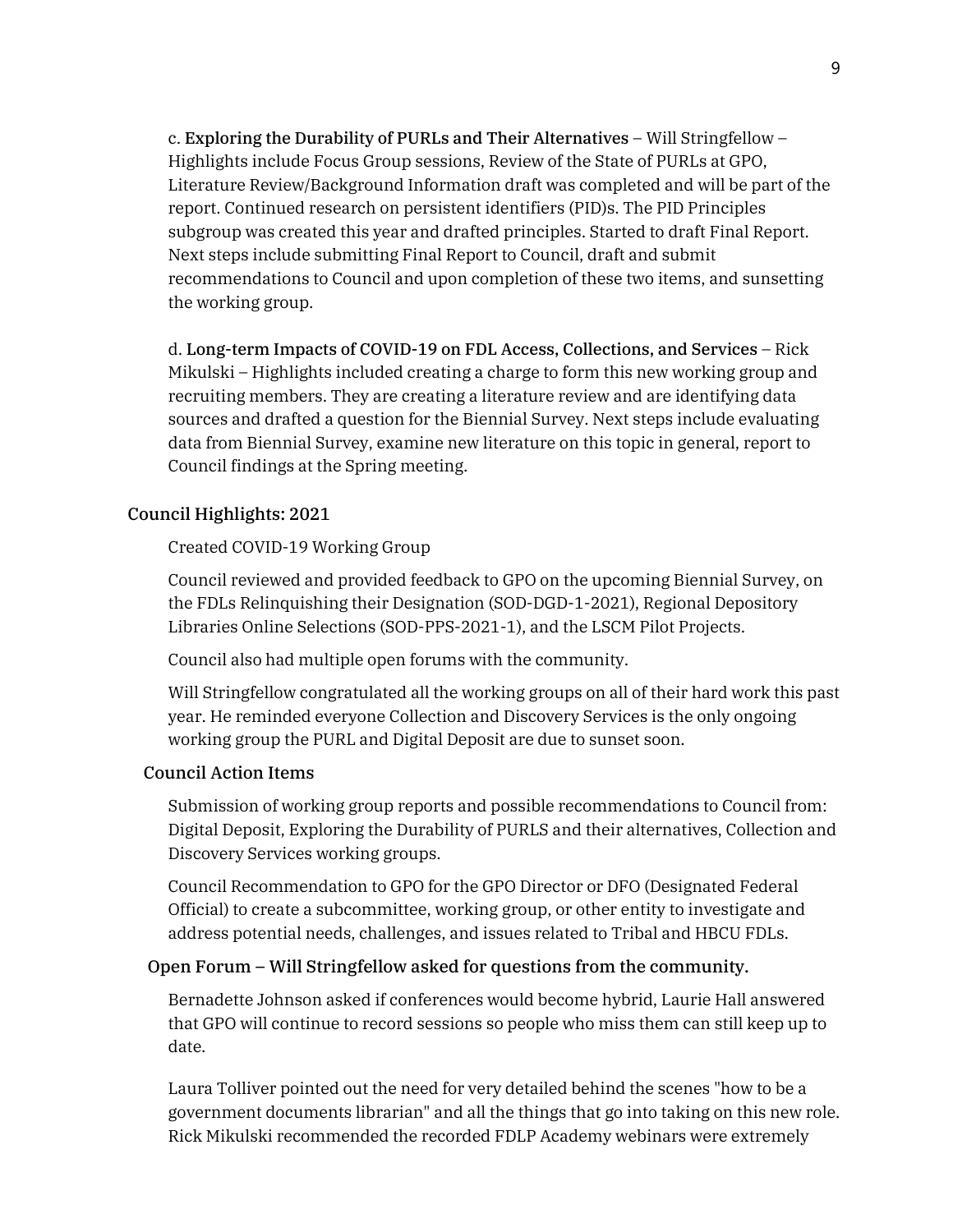helpful when I first became a docs librarian. The coordinator certificate training program (will be offered in the spring of 2022) is also excellent. Will Stringfellow also recommended to reach out to her regional coordinator and just any other coordinator for tips and tricks as well. Lisa Pritchard recommended the Help! I am an accidental Gov Info librarian[. https://nclaonline.org/Help!-Webinars.](https://nclaonline.org/Help!-Webinars) Kathy Bayer recommended having this textbook around: [https://libguides.fdlp.gov/beyond-fdlpgov/textbooks.](https://libguides.fdlp.gov/beyond-fdlpgov/textbooks) Mary Ries proposed that Council consider having a formal mentoring program for new coordinators. Kathy Carmichael noted there are a number of FDLP LibGuides which provide information which are helpful to newer coordinators, such as the FDLP Coordinator Calendar, FDLP Content and more at [https://libguides.fdlp.gov/?b=p.](https://libguides.fdlp.gov/?b=p) Valerie Glenn mentioned that documenting decisions/procedures is really helpful for future coordinators. Aimée Quinn posted the FDLP Guide for new librarians [https://libguides.fdlp.gov/information-for-new-depository-coordinators.](https://libguides.fdlp.gov/information-for-new-depository-coordinators)

Shawn King asked with the phasing out of microfiche tangible items, will there be some guidance or learning session on withdrawing microfiche collections if that is what libraries decide to do? Not saying that is in the plan but just wondering. Laurie Hall said GPO plans to have a series of webinars to deal with this change and to look at FDLP news alerts for these. Arlene Weible was not sure Regionals are going to be able to maintain comprehensive tangible collections of Congressional material without a MF option ... expectations for Regional collections will really need to be clarified as MF phases out.

Alicia Kubas pointed out that in addition to fiche, it would be helpful to better address other formats that are even more obsolete like floppies or VHS. This would help regionals if they could weed VHS and floppies. Laurie Hall responded that GPO has a project going in with obsolete formats, David Walls is heading up a new project. David Walls explained one of the outcomes of our task force on obsolete media is how we can provide access and preserve the content of the media online, such as on govinfo, or point to the site where the agency has migrated it, or if the content on the item is not recoverable, then provide guidance on what can be carefully discarded so that we can save some copies hoping for a solution when future technology may provide a solution.

Andrea Morrison would like to see more outreach at the state level from FDLP officials and Council members. It really raises the profile of the depository libraries. For example, speaking at conferences, etc.

DeAnn Isenhower asked about plans for future print documents. Laurie Hall said they will distribute print if agencies and Congress get GPO to print them and as long as libraries still request them.

Jennifer Morgan said the Serial Set PDF files in **govinfo** are very large, and suggested smaller PDF files (B&W scans) that are more useable. Beth Downing noticed that some of the reports and documents in **govinfo** are not included in the lists of reports and documents (i.e., budget materials that are in a separate silo). Jennifer noted some of her faculty prefer to read docs in print -- easier on the eyes. But PDFs are good for